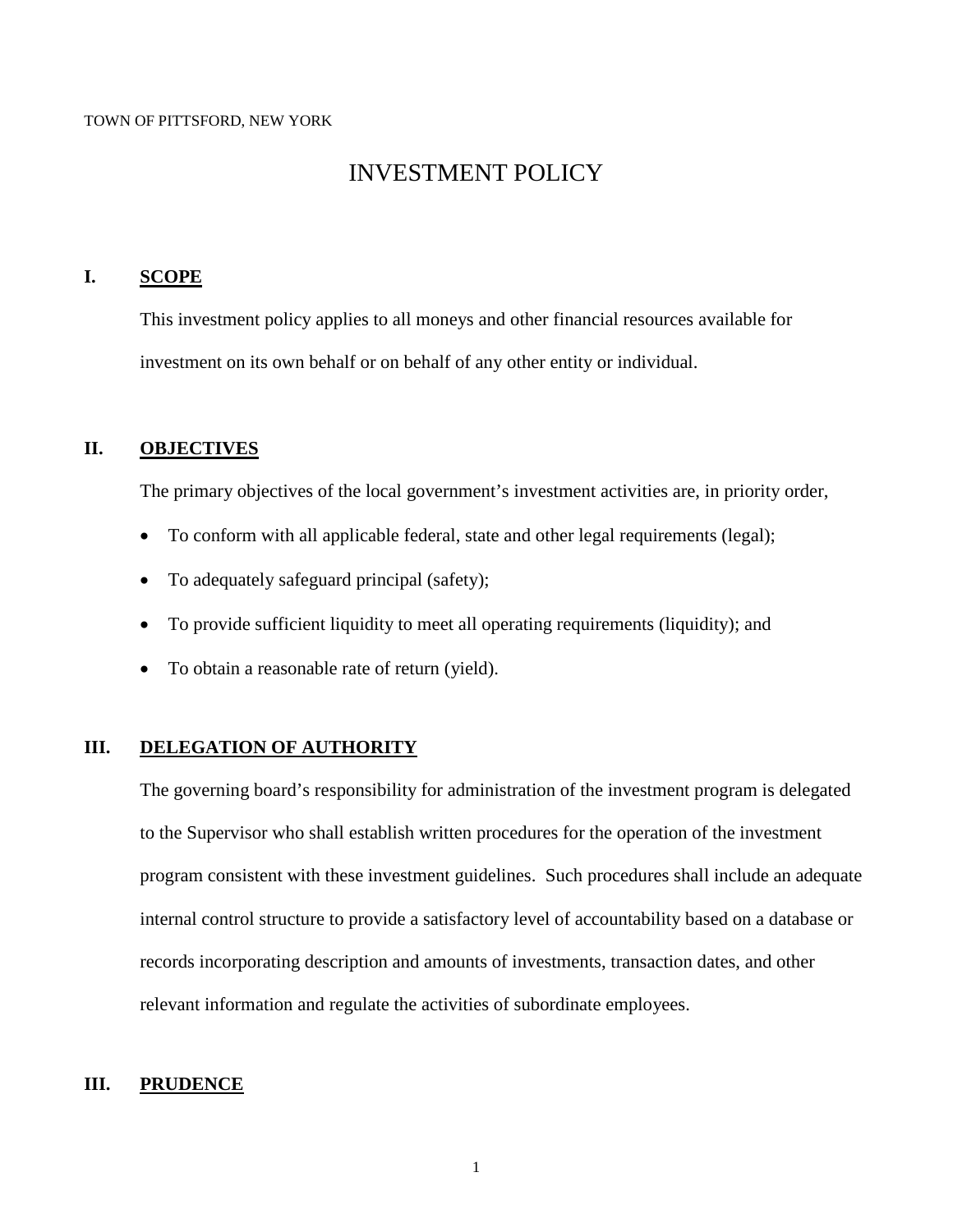All participants in the investment process shall seek to act responsibly as custodians of the public trust and shall avoid any transaction that might impair public confidence in the Town of Pittsford government to govern effectively.

Investments shall be made with judgment and care, under circumstances then prevailing, which persons of prudence discretion and intelligence exercise in the management of their own affairs, not for speculation, but for investment, considering the safety of the principal as well as the probable income to be derived.

All participants involved in the investment process shall refrain from personal business activity that could conflict with proper execution of the investment program, or which would impair their ability to make impartial investment decisions.

## **V. DIVERSIFICATION**

It is the policy of the Town of Pittsford to diversify its deposits and investments by financial institution, by investment instrument, and by maturity scheduling.

#### **VI. INTERNAL CONTROLS**

It is the policy of the Town of Pittsford for all moneys collected by any officer or employee of the government to transfer those funds to the Supervisor by the  $15<sup>th</sup>$  day of each month, or within the time period specified by law, whichever is shorter.

2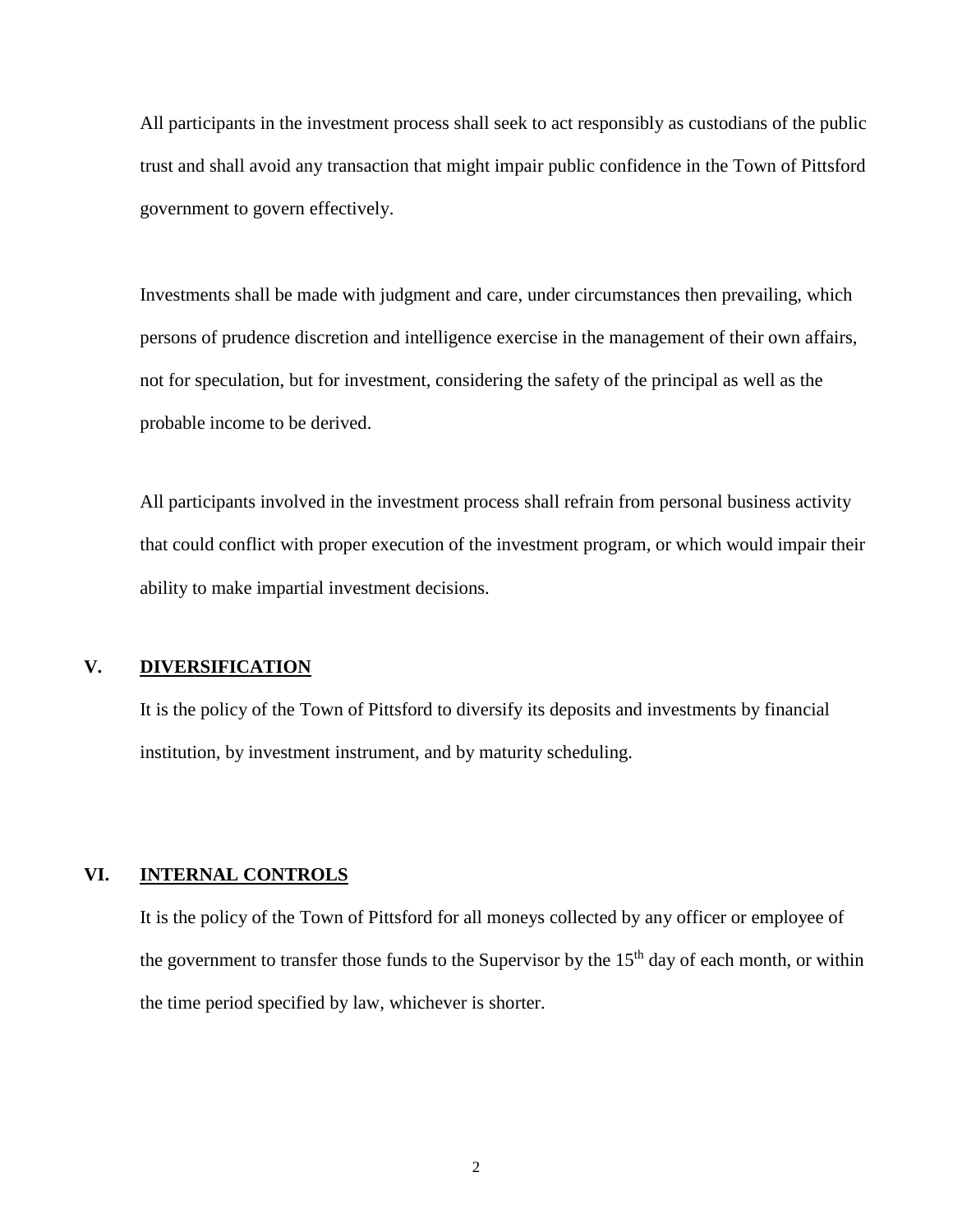The supervisor is responsible for establishing and maintaining an internal control structure to provide reasonable, but not absolute, assurance that deposits and investments are safeguarded against loss from unauthorized use or disposition, that transactions are executed in accordance with management's authorization and recorded properly, and are managed in compliance with applicable laws and regulations.

#### **VII. DESIGNATION OF DEPOSITARIES**

The banks and trust companies authorized for the deposit of monies up to the maximum amounts are:

| <b>Depository Name</b>     | <b>Maximum Amount</b> |
|----------------------------|-----------------------|
| M & T Bank                 | \$25 Million          |
| <b>JPMorgan Chase Bank</b> | \$25 Million          |
| <b>Bank of America</b>     | \$25 Million          |
| Key Bank                   | \$25 Million          |
| Canandaigua National Bank  | \$25 Million          |

## **VIII. COLLATERALIZING OF DEPOSITS**

In accordance with the provisions of General Municipal Law, § 10, all deposits of the Town of Pittsford, including certificates of deposit and special time deposits, in excess of the amount insured under the provisions of the Federal Deposit Insurance act shall be secured:

1. By a pledge of "eligible securities" with an aggregated "market value" as provided by GML § 10, equal to the aggregate amount of deposits form the categories designated in Appendix A to the policy, or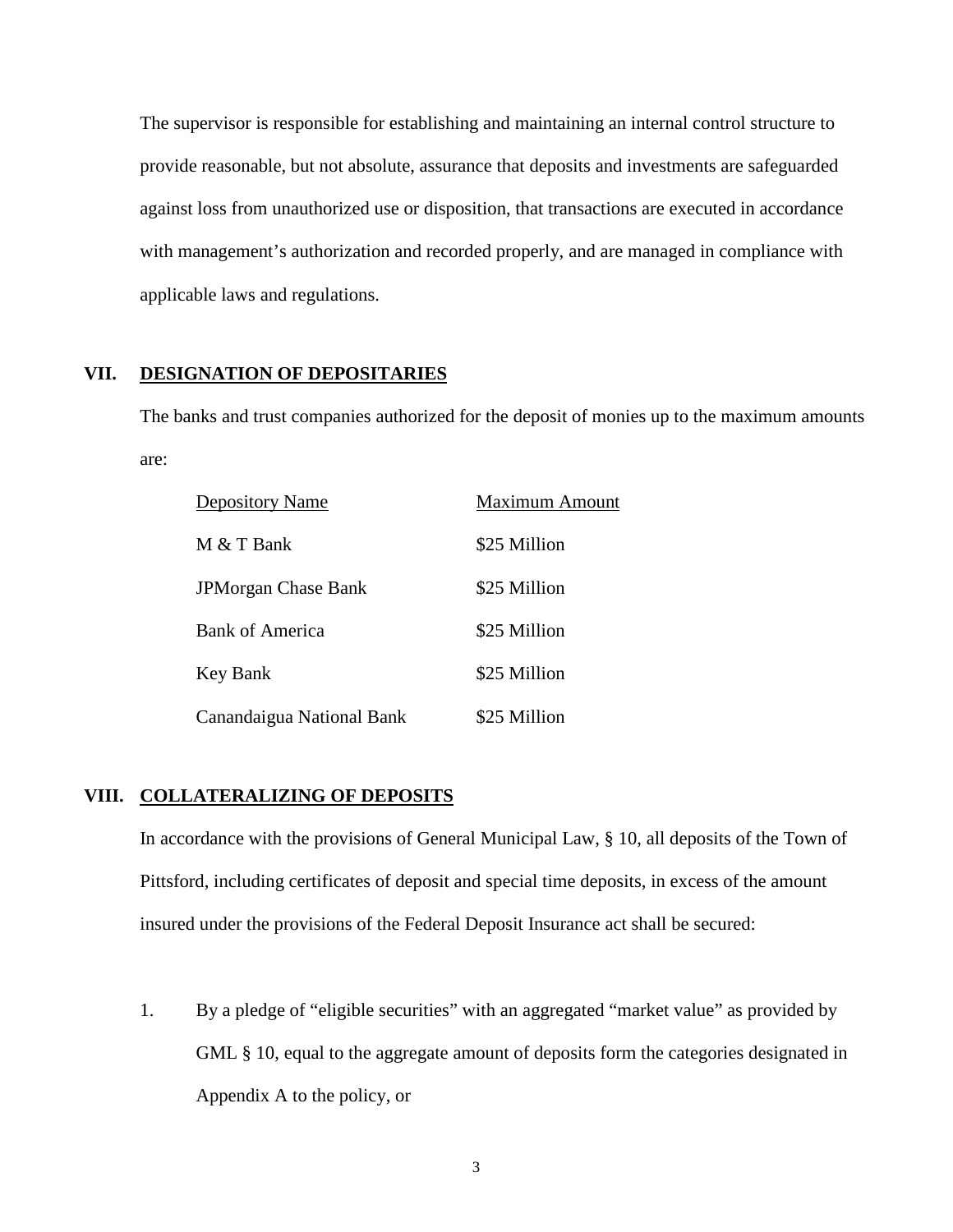- 2. By an eligible surety bond payable to the government for an amount at least equal to 100% of the aggregate amount of deposits and the agreed upon interest, if any, executed by an insurance company authorized to do business in New York State, whose claimspaying ability is rated in the highest rating category by at least two nationally recognized statistical rating organizations.
- 3. An "irrevocable letter of credit" issued in favor of Town of Pittsford by a federal home loan bank whose commercial paper and other unsecured short-term debt obligations are rated in the highest rating category by at least one nationally recognized statistical rating organization, as security for the payment of 100 percent of the aggregate amount of the deposits and the agreed –upon interest, if any.

#### **IX. SAFEKEEPING AND COLLATERALIZATION**

Eligible securities used for collateralizing deposits shall be held by the depository and/or a third party bank or trust company subject to security and custodial agreements.

The security agreement shall provide that eligible securities are being pledged to secure local government deposits together with agreed upon interest, if any and any costs or expenses arising out of the collection of such deposits upon default. It shall also provide the conditions under which the securities may be sold, presented for payment, substituted or released and the events which will enable the local government to exercise its right against the pledged securities. In the event that the securities are not registered or inscribed in the name of the local government, such securities shall be delivered in a form suitable for transfer or with an assignment in blank to the Town of Pittsford or its custodial bank.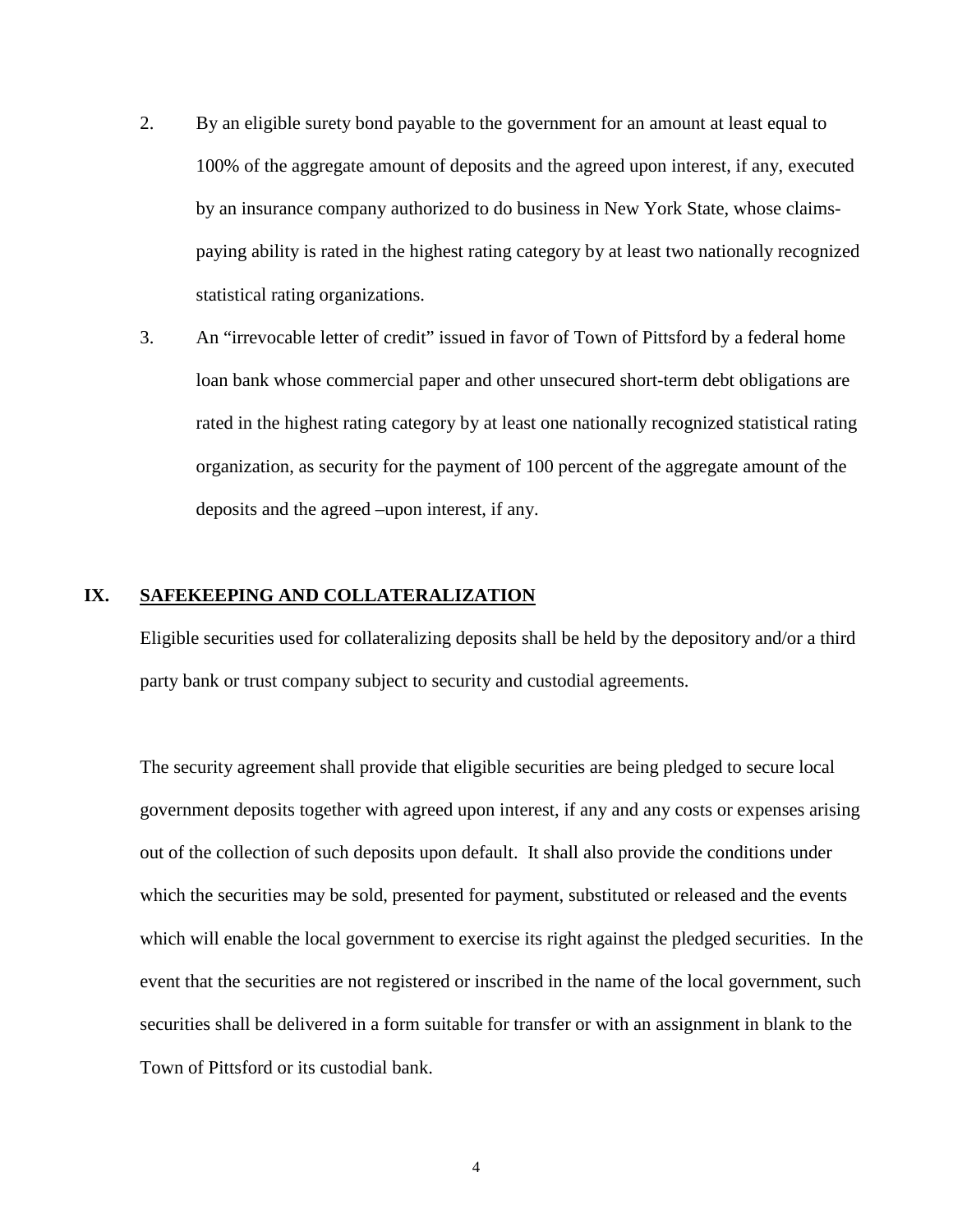The custodial agreement shall provide that securities held by the bank or trust company, or agent of and custodian for the local government, will be kept separate and apart from the general assets of the custodial bank or trust company and will not, in any circumstances, be commingled with or become part of the backing for any other deposit or other liabilities. The agreement should also describe that the custodian shall confirm the receipt, substitution or release of the securities. The agreement shall provide for the frequency of revaluation of eligible securities and for the substitution of securities when a change in the rating of a security may cause ineligibility. Such agreement shall include all provisions necessary to provide the local government a perfected interest in the securities.

#### **X. PERMITTED INVESTMENTS**

As authorized by General Municipal Law, § 11, the Town Board of the Town of Pittsford authorizes the Supervisor to invest moneys not required for immediate expenditure for terms not to exceed its projected cash flow needs in the following types of investments:

- Special time deposit accounts;
- Certificates of deposit;
- Obligations of the United State of America;
- Obligations guaranteed by agencies of the United States of America where the payment of principal and interest are guaranteed by the United States of America;
- Obligations of the State of New York;
- Obligations issued pursuant to LFL § 24.00 or 25.00 (with approval of the State Comptroller) by any municipality, school district or district corporation other than the Town of Pittsford;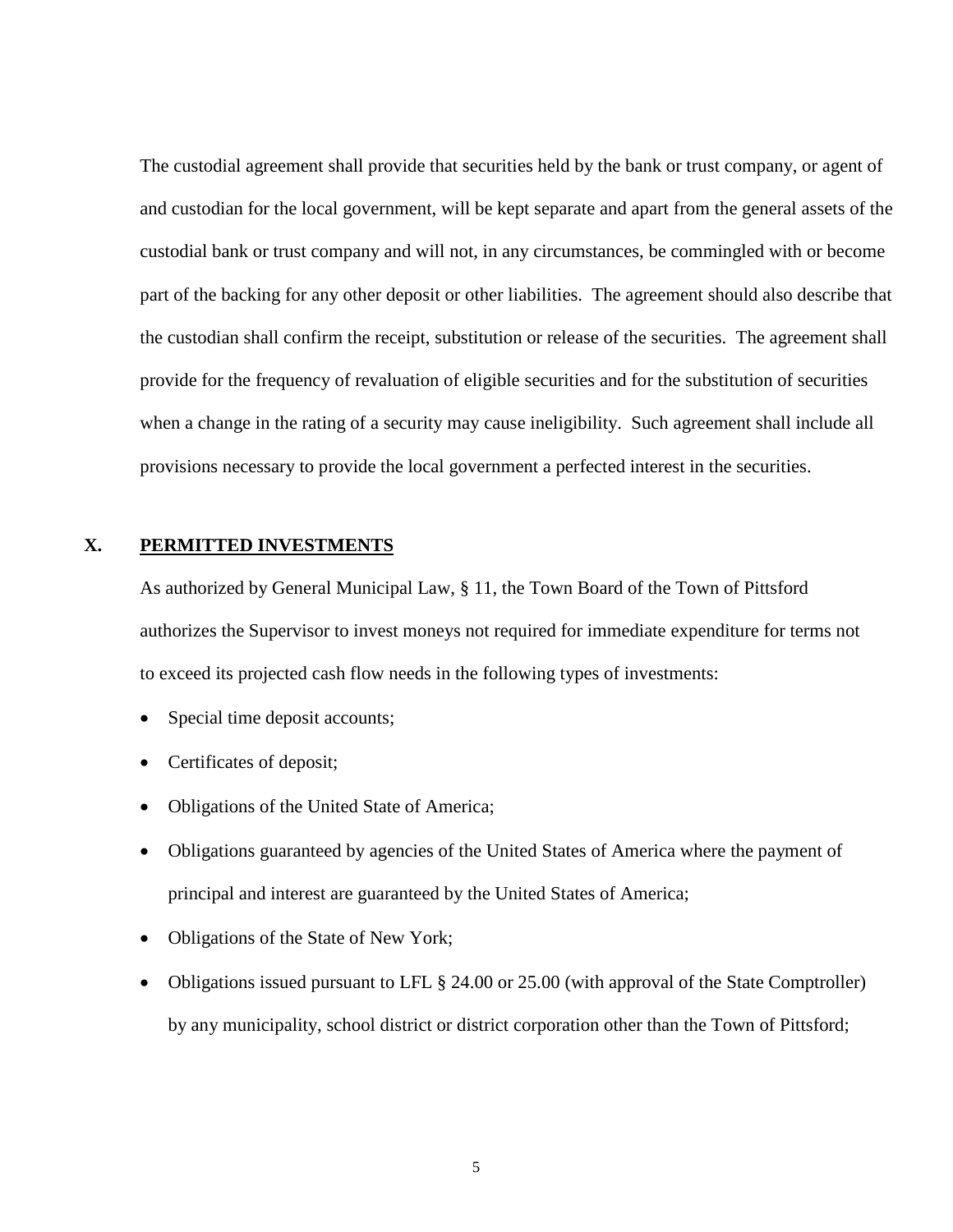• Obligations of this local government, but only with any moneys in a reserve fund established pursuant to GML § 6-c, 6-d, 6-e, 6-g, 6-h, 6-j, 6-k, 6-l, 6-m, or 6-n.

All investment obligations shall be payable or redeemable at the option of the Town of Pittsford within such times as the proceeds will be needed to meet expenditures for purposes for which the moneys were provided and, in the case of obligations purchased with the proceeds of bonds or notes, shall be payable or redeemable at the option of the Town of Pittsford within two (2) years of the date of purchase.

#### **XI. AUTHORIZED FINANCIAL INSTITUTIONS AND DEALERS**

The Town of Pittsford shall maintain a list of financial institutions and dealers approved for investment purposes and establish appropriate limits to the amount of investments which can be made with each financial institution or dealer. All financial institutions with which the local government conducts business must be credit worthy. Banks shall provide their most recent Consolidated Report of Condition (Call Report) at the request of the Town of Pittsford. Security dealers not affiliated with the bank shall be required to be classified as reporting dealers affiliated with the New York Federal Reserve Bank, as primary dealers. The Supervisor is responsible for evaluating the financial position and maintaining a listing of proposed depositaries, trading partners and custodians. Such listing shall be evaluated at least annually.

## **XII. PURCHASE OF INVESTMENTS**

The Supervisor is authorized to contract for the purchase of investments: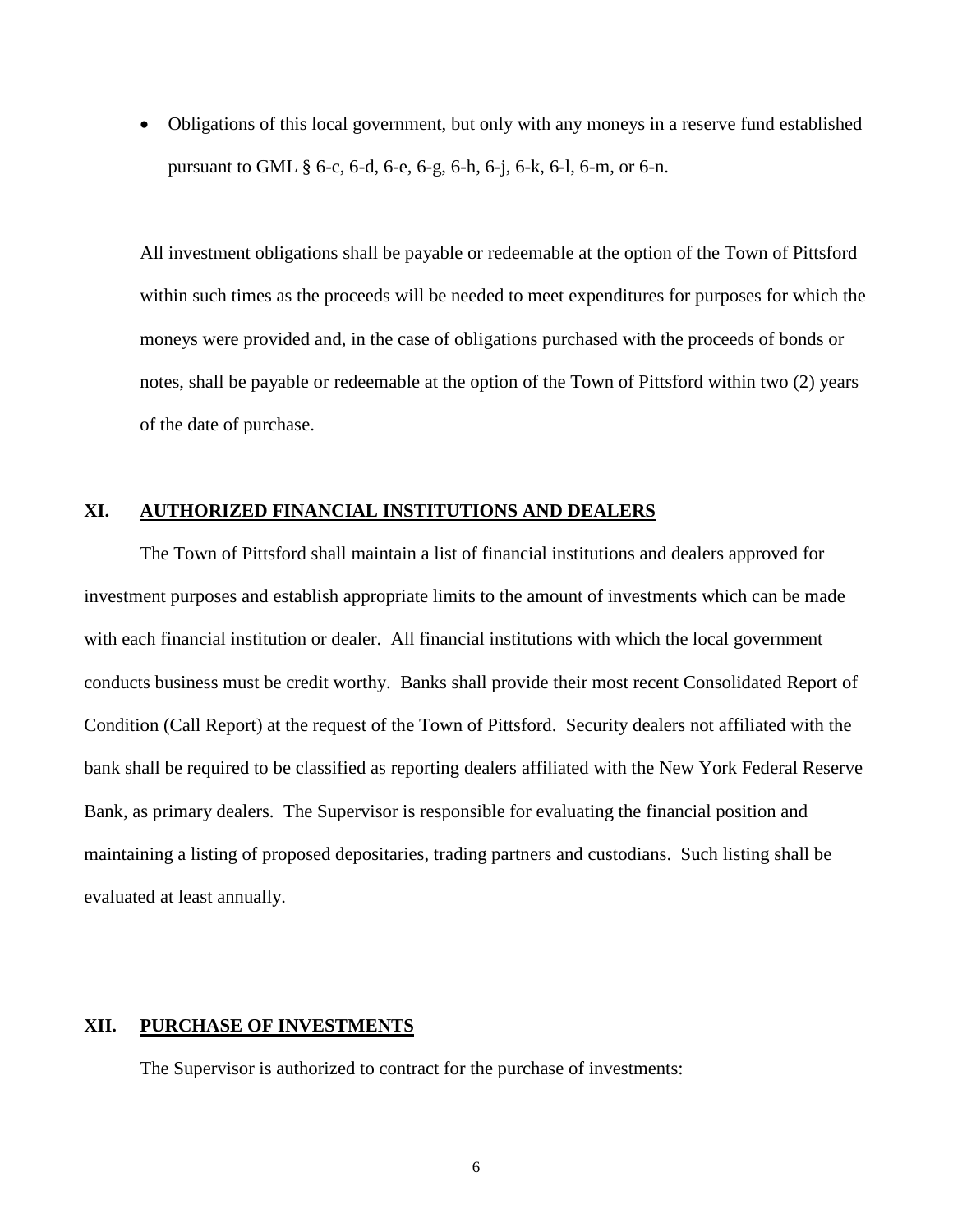- 1. Directly, including through a repurchase agreement, from an authorized trading partner.
- 2. By participation in a cooperative investment program with another authorized governmental entity pursuant to Article 5G of the General Municipal Law where such program meets all the requirements set forth in the Office of the State Comptroller Opinion No. 88-46, and the specific program has been authorized by the governing board.
- 3. By utilizing an ongoing investment program with an authorized trading partner pursuant to a contract authorized by the governing board.

All purchase obligations, unless registered or inscribed in the name of the local government, shall be purchased through, delivered to and held in the custody of the bank or trust company. Such obligations shall be purchased, sold or presented for redemption or payment by such bank or trust company only in accordance with prior written authorization from the officer authorized to make the investment. All such transactions shall be confirmed in writing to the Town of Pittsford by the bank or trust company. Any obligation held in the custody of a bank or trust company shall be held pursuant to a written custodial agreement as described in General Municipal Law, § 10.

The custodial agreement shall provide that the securities held by the bank or trust company, as agent of and custodian for, the local government, will be kept separate and apart from the general assets of the custodial bank or trust company and will not, in any circumstances, be commingled with or become part of the backing for any other deposit or other liabilities. The agreement shall describe how the custodian shall confirm the receipt and release of the securities. Such agreement shall include all provisions necessary to provide the local government a perfected interest in the securities.

7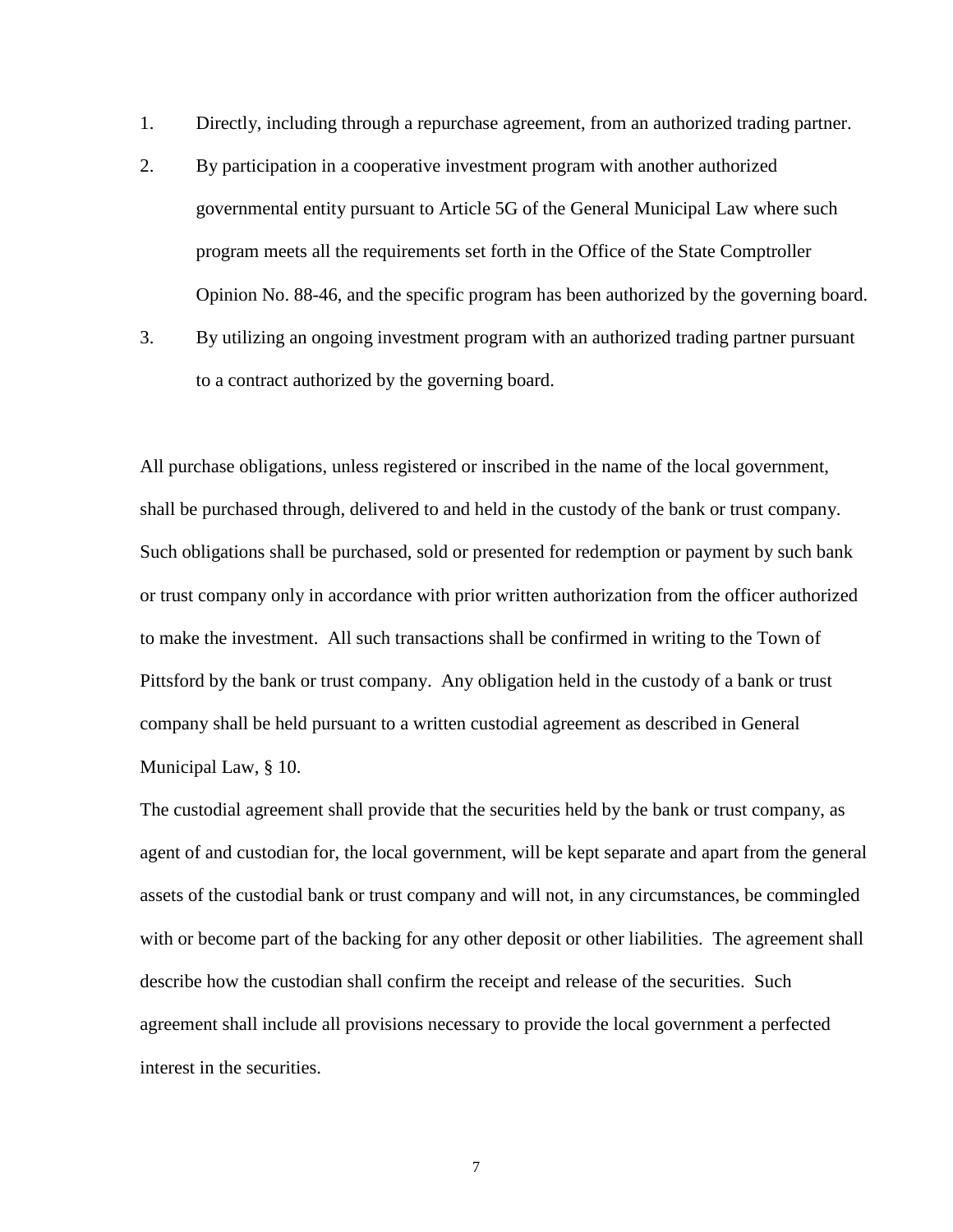## **XIII. REPURCHASE AGREEMENTS**

Repurchase agreements are authorized subject to the following restrictions:

- All repurchase agreements must be entered into subject to a Master Repurchase Agreement.
- Trading partners are limited to banks or trust companies authorized to do business in New York State and primary reporting dealers.
- Obligations shall be limited to obligations of the United States of America and obligations guaranteed by agencies of the United States of America.
- No substitution of securities will be allowed.
- The custodian shall be a party other than the trading partner.

Revised 2/6/18 Reviewed 3/19/19